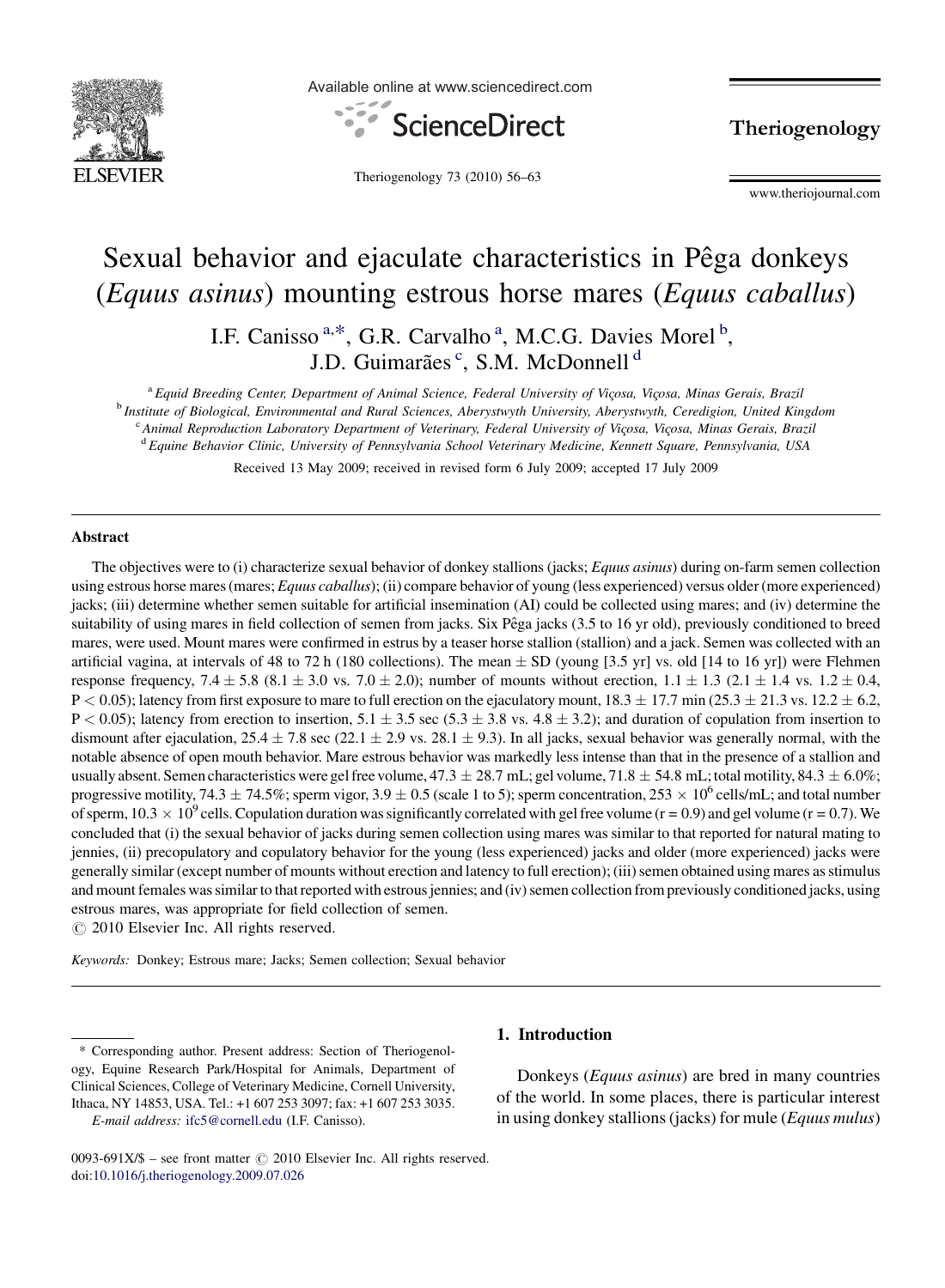production, for both in-hand natural mating and artificial insemination (AI) [\[1–3\].](#page-6-0) Mules are in demand in rural areas, due to their physical strength [\[4\];](#page-6-0) they are used for herding cattle, general agricultural activities, and pack animals. In Brazil, more than half of the cattle are herded using mules, and they are also used in western sports, dressage, and for pleasure. The Pêga donkey, a large (130 to 145 cm), saddle-type asinine, is a particularly valuable Brazilian breed. These donkeys have been selectively bred and improved for >200 yr [\[5\]](#page-6-0) and are popular in many states for mule production [\[2,3,5\]](#page-6-0). Although this breed was previously considered endangered [\[5\]](#page-6-0), it has gained substantial popularity in the past 5 to 10 yr.

Jacks are naturally reluctant to breed with horse mares (mares) and typically require training [\[3\]](#page-6-0). This conditioning of jacks to respond to mares is a vital aspect of mule production [\[4,6–8\]](#page-6-0). Consequently, there is a high demand for jacks conditioned to breed mares, especially large-breed jacks (e.g., Pêga), which can command prices four or five times that paid for other breeds [\[2\].](#page-6-0) The natural reluctance of jacks to breed mares is probably partially related to differences in estrous behavior of mares and donkey mares (jennies) [\[9,10\].](#page-6-0) For example, jennies play a more active role in mating than do mares [\[11,12\]](#page-6-0). Jennies frequently approach the jack, vocalize, mouth clap, and congregate into sexually active groups displaying intensive homosexual behavior [\[10,11\]](#page-6-0). Additionally, natural reproductive organization differs between donkeys and horses. In that regard, jacks are naturally territorial breeders [\[11–14\]](#page-6-0) and guard a specific territory rather than specific females (either jennies [\[11\]](#page-6-0) or mares [\[4\]](#page-6-0)), whereas stallions are harem breeders [\[15,16\].](#page-6-0) Mating behavior also differs. Under natural mating conditions, the jack will approach the jenny as she enters his territory or be sought out by the jenny when she is in estrus. Once interest has been established, teasing the jenny by the jack then follows, including behaviors such as perineal and ground sniffing, open mouth, vocalization, Flehmen response, rolling, and so forth. The jack frequently mounts the female and may then retreat and remain at a distance from the jenny displaying apparent disinterest, during which time masturbation may occur and an erection is achieved. At this stage, the jack will return to the jenny and successfully copulate [\[11,14,17,18\].](#page-6-0) Differences between jacks and stallions regarding sexual behavior and interaction with the female may contribute to the reduced sexual interest and response typically shown by jacks for mares, and vice versa [\[4,12\]](#page-6-0). In mule production, this presents a particular challenge; therefore, several practical strategies of breeding management have been used to overcome these differences [\[12,13,18–20\].](#page-6-0) Although many of these management techniques were successful, it would be apparently easier to use AI.

Both AI and breeding soundness examination (BSE) require the collection of semen, which itself might present challenges as it interrupts natural sexual behavior [\[6,18,21,22\]](#page-6-0). Traditionally, jennies are used as stimulus and mount females for semen collection from jacks [\[6,18,21\]](#page-6-0). However, in practice, many mule stud farms do not keep jennies, as they are considered difficult to maintain due to their migratory behavior, especially during the breeding season [\[20\]](#page-6-0). Therefore, this necessitates the use of mares for semen collection and the conditioning of jacks to respond to mares. Apparently, there are only limited reports suggesting that estrous mares can be used with jacks for semen collection [\[7,8,23\]](#page-6-0).

Because jacks are valuable animals, they are often used for breeding well into old age. Although jacks are reported to be reproductively active well beyond 20 yr of age, the effects of increasing age on their sexual behavior have not been reported. In stallions, age is known to affect libido and semen quality [\[24\]](#page-6-0); semen quality increases from puberty to maturity (5 to 6 yr) and then remains relatively constant until the late teen years, at which time semen quality and/or libido may decline [\[24,25\]](#page-6-0). However, this decline was not evident in all stallions, as several retained good semen quality, as well as high libido, well into old age [\[24,26\]](#page-6-0). There are apparently no corresponding studies in jacks.

Although donkey sexual behavior has been the subject of many studies [\[10–13,17,18,27\],](#page-6-0) little work has been conducted on behavior during natural mating with mares [\[4\],](#page-6-0) and apparently none on sexual behavior and semen quality when mares are used for semen collection. If mares are to be advocated for use as mount animals for semen collection on mule stud farms, it is essential to document the expected behavior of jacks and to determine whether ejaculate quality is appropriate for AI.

The objectives of this study were to (i) describe the sexual behavior characteristics of jacks during on-farm semen collection using estrous mares (Equus caballus); (ii) compare behavior of young (less experienced) versus old (more experienced) jacks in response to mares; (iii) determine whether semen collected using mares under field conditions met acceptable standards for AI; and (iv) speculate on the potential for the routine use of mares in semen collection from jacks on mule stud farms.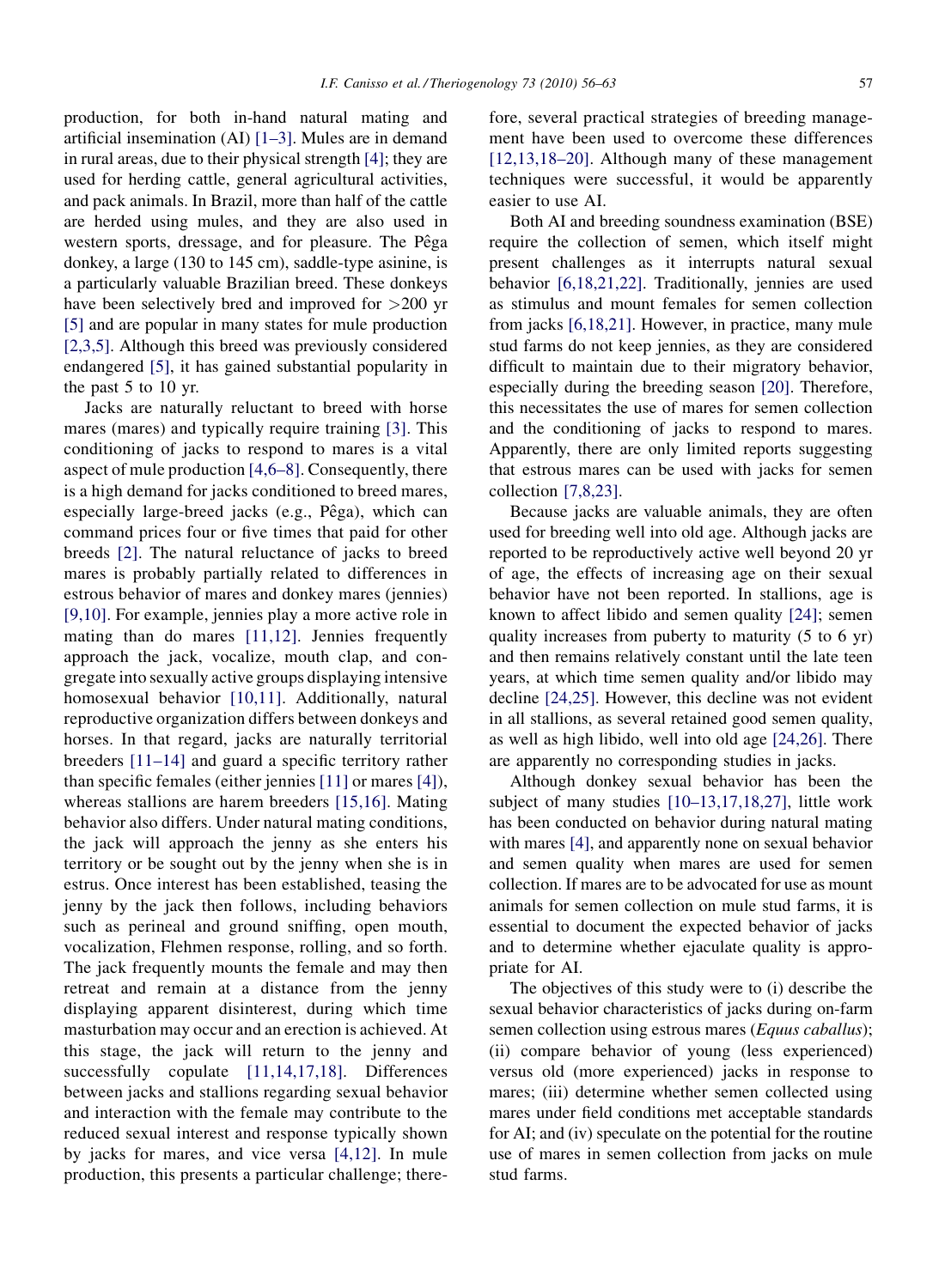## 2. Materials and methods

## 2.1. Animals

Sexual behavior during semen collection using mares was measured in six Pêga donkey jacks from August 2006 to February 2007. The study was carried out under commercial conditions on a private stud farm producing mules and donkeys in Guacariaba, Minas Gerais, Brazil (20°45'20"S, 42°52'40"W). The jacks were 3.5 to 16 yr old, 230 to 330 kg body weight, and 132 to 144 cm in height. There were three older, more experienced breeders (D1, 16 yr; D2, 15 yr; and D3, 14 yr), and three young, less experienced breeders (D4, D5, and D6, all 3.5 yr). All had successfully been conditioned to breed mares by natural service and had been used for at least one breeding season. The young jacks had been kept from weaning to 2 yr of age only with horse fillies, with no contact with jennies. In the older group, D1 was conditioned to breed both mares and jennies, whereas D2 and D3 were conditioned to breed only mares and did not respond successfully to jennies.

Before the start of this study, each jack underwent a breeding soundness evaluation, based on the recommendations for breeding soundness of stallions, as reported by Kenney et al. [\[28\]](#page-6-0) and the Brazilian College of Animal Reproduction [\[29\]](#page-6-0). All jacks met criteria for classification as Satisfactory Prospective Breeders. Furthermore, 2 mo before the start of this study, these jacks were familiarized with the procedures of semen collection and, in an attempt to standardize extragonadal sperm reserves, they all underwent a daily single semen collection or natural in-hand breeding of an estrous mare from 7 to 14 d before the start of the study (Day 0), followed by a 7-d period of sexual rest. The jacks were exposed to natural photoperiod and were maintained in individual stalls in male-only yard, with free access to water, trace mineralized salt, and hay (Cynodon dactylon). In addition, twice a day, they were offered 20 kg of freshly cut grass (Pennisetum purpureum). On a daily basis, jacks were turned out individually into a paddock for 2 to 3 h (during daylight). In the stalls, jacks had visual and auditory access, but no physical contact, to mares in paddocks 200 to 500 m away.

# 2.2. Semen collection

At the time of use, mares were confirmed to be in estrus (natural estrus, not hormonally induced) during teasing exposure to a stallion and by acceptance of the

approaches of a jack. Good acceptance of the jack by the mare was characterized by showing estrous signs in the presence of the jack and by not kicking or excessively moving when the jack teased or mounted her, as described by Canisso et al. [\[23\]](#page-6-0). If the mare resisted the approaches of the jack, an alternate mare that demonstrated good acceptance of the jack was used.

Semen collections were done in an isolated area of the stud, away from sight or sound of other donkeys (400 m). A Brazilian artificial vagina (AV; Botucatu model) filled with water at 51  $\mathrm{^{\circ}C}$  was used by the same veterinarian throughout the study. The jack was allowed to interact with the mare, as for natural mating. As the jack mounted, the penis was deflected toward the AV. Three semen collections were taken per week at intervals of 48 to 72 h. A total of 180 semen collections were carried out, with 17 to 40 per jack (40, 17, 40, 28, 26, and 29 for D1 to D6, respectively), according to the demand for that jack's semen. During the study, jacks were not permitted to retreat away from the semen collection site, as is their natural tendency [\[11\].](#page-6-0) Mounting without an erection was permitted as a normal behavior and as an encouragement to achieve an erection.

## 2.3. Sexual behavior characteristics

For semen collection, two assistants were positioned 3 m from the mare, one on the right side to record the behavior of the jack, and the other on the left side to control the jack (via the halter rope). The following behaviors were recorded: (i) Flehmen response frequency (FLEH): the number of Flehmen responses in the presence of the estrous mare at each semen collection. (ii) Mounts without erection (MWE): the number of mounts without erection, during semen collection; as soon as the jack showed the intention of mounting the mare, the halter rope was released to allow as natural behavior as possible to be expressed. (iii) Erection latency (EL): the interval between the first exposure of the jack to the mare to achieving a complete erection for the ejaculatory mount. (iv) Latency from erection to insertion (LEI): the interval between complete erection and initial introduction of the penis into the AV; if during the erection, the jack did not mount the mare, the time was added into the EL and the timing for LEI restarted. (v) Copulation duration (COP): the interval from introduction of the penis into the AV to dismount and retraction of the penis from the AV. (vi) General clinical observations of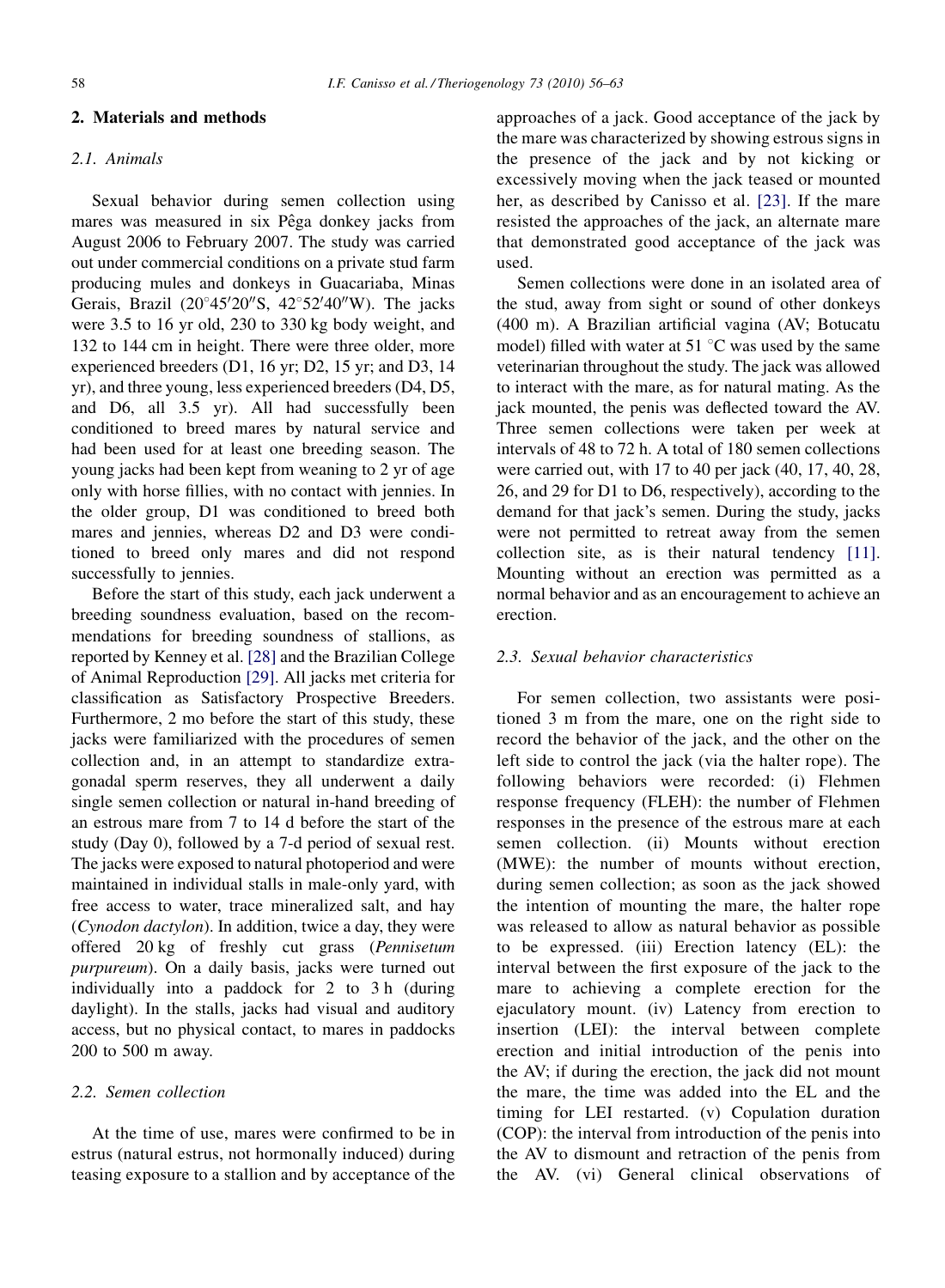characteristic courtship behaviors of both jacks and mares were also recorded and described. The maximum time allowed per jack per semen collection procedure was 90 min. If semen had not been successfully collected within this interval, the jack was removed and another attempt made 1 h later. If this second attempt was unsuccessful after 90 min, another attempt was made the following day. The additional day for semen collection was only necessary in the adaptation stage (pre-experiment) for which data were not included, and predominately in young jacks.

## 2.4. Semen evaluation

All ejaculates were evaluated within the constraints of commercial field conditions to determine whether the minimum requirement for use with AI was met. Immediately after each collection, semen was filtered to remove the gel free fraction. Immediately after separation, aliquots  $(5.0 \mu L)$  of raw semen were evaluated using phase-contrast light microscopy (magnification,  $\times$  200) with a heated microscope stage (37 8C). Semen characteristics were evaluated and measured according to Kenney et al. [\[28\]](#page-6-0) and the Brazilian College of Animal Reproduction [\[29\]](#page-6-0) and included gel free volume, gel volume, total motility (0 to 100%, in increments of 10%); progressive motility (0 to 100%, in increments of 10%), sperm vigor (scale of 1 to 5), and sperm concentration ( $\times 10^6$  sperm/mL) using a hemocytometer, from which total number of sperm ejaculated ( $\times 10^9$  cells) was calculated.

## 2.5. Statistical analysis

The mean  $\pm$  SD for each behavior characteristic measured for each jack, each group (young and old jacks), and for all jacks were calculated. Differences among individual jacks and between age groups were analyzed using a Kruskal-Wallis one-way test. Pearson correlation coefficients were calculated for all pairwise combinations of the five behavior variables and seven semen characteristics. All analyses were performed with SAEG software (Statistics and Genetic Analyses Systems, ver. 9.1; SAEG/UFV, Federal University of Viçosa, Viçosa, Minas Gerais, Brazil).

## 3. Results

# 3.1. Sexual behavior

The behavior of all six jacks individually and within their two age groups is summarized in Table 1. Although there were significant differences between individual jacks for FLEH, MWE, EL, and COP, no single jack was consistently different from all the others. There were differences between the two age groups for MWE and EL. Based on general clinical observations, all jacks had normal sexual behavior, such as rolling in soil, vocalization (when the jack was introduced to the mare), and sniffing the mare's perineal area, inguinal region, hind legs, ventral abdomen, and ground. However, the characteristic open mouth behavior was not demonstrated by any of the jacks. All mares used to collect semen demonstrated

Table 1

Analysis of sexual behavior in six Pêga jacks used for semen collection with mares. Jacks D1 to D3 were older (more experienced), whereas jacks D4 to D6 were young (less experienced).

| Jack           | Number of semen<br>collections | <b>FLEH</b>            | $MWE*$                | $EL^*$ (min)                  | $LEI$ (sec)   | $COP$ (sec)            |  |
|----------------|--------------------------------|------------------------|-----------------------|-------------------------------|---------------|------------------------|--|
| Older jacks    |                                |                        |                       |                               |               |                        |  |
| D1             | 40                             | $9.2 \pm 5.1^{\circ}$  | $0.4 + 0.8^a$         | $11.6 \pm 10.0^{ab}$          | $6.0 \pm 4.4$ | $35.9 \pm 8.5^{\circ}$ |  |
| D <sub>2</sub> | 17                             | $6.1 \pm 1.9^{\rm a}$  | $1.0 \pm 0.6^{\rm a}$ | $7.5 \pm 8.7^{\rm b}$         | $4.0 \pm 1.7$ | $27.8 \pm 5.4^{ab}$    |  |
| D <sub>3</sub> | 40                             | $3.7 \pm 4.5^{\rm b}$  | $0.7 + 0.5^{\rm a}$   | $14.7 + 11.3^{\rm a}$         | $3.9 + 1.3$   | $20.4 \pm 2.6^{\rm b}$ |  |
| Mean           | 32.3                           | $7.0 \pm 2.0$          | $1.2 \pm 0.4$         | $12.2 + 6.2$                  | $4.8 \pm 3.2$ | $28.1 \pm 9.3$         |  |
| Young jacks    |                                |                        |                       |                               |               |                        |  |
| D <sub>4</sub> | 28                             | $10.3 \pm 6.4^{\rm a}$ | $0.8 + 1.1^{\rm a}$   | $18.3 \pm 11.4^{\circ}$       | $6.3 \pm 4.8$ | $21.2 \pm 2.4^{\rm b}$ |  |
| D5             | 26                             | $9.0 \pm 6.7^{\rm a}$  | $2.4 \pm 1.9^b$       | $21.5 \pm 24.2$ <sup>cd</sup> | $5.4 \pm 4.3$ | $22.3 \pm 3.0^{\rm b}$ |  |
| D <sub>6</sub> | 29                             | $4.8 \pm 4.5^{b}$      | $1.5 \pm 1.1^{\rm b}$ | $35.6 \pm 22.4^{\rm d}$       | $4.3 \pm 1.3$ | $22.8 \pm 3.5^{\rm b}$ |  |
| Mean           | 27.8                           | $8.1 \pm 3.0$          | $2.1 \pm 1.4$         | $25.3 \pm 21.3$               | $5.3 \pm 3.8$ | $22.1 \pm 2.9$         |  |
| All jacks      | 180                            | $7.4 \pm 5.7$          | $1.1 \pm 1.2$         | $18.2 \pm 17.6$               | $5.0 \pm 3.5$ | $25.3 \pm 7.7$         |  |

FLEH, Flehmen response (number per collection); MWE, mount without erection (number per collection); EL, erection latency (time from first exposure to the mare to full erection ready for ejaculatory mount); LEI, latency from erection to insertion (time from complete erection to insertion into the artificial vagina); COP: copulation duration (time from insertion into AV to dismount after ejaculation).

\*There were differences (P < 0.05) between the older and young jacks for MWE and EL.  $a-d$ Within a column, values from individual jacks without a common superscript differ (P < 0.05).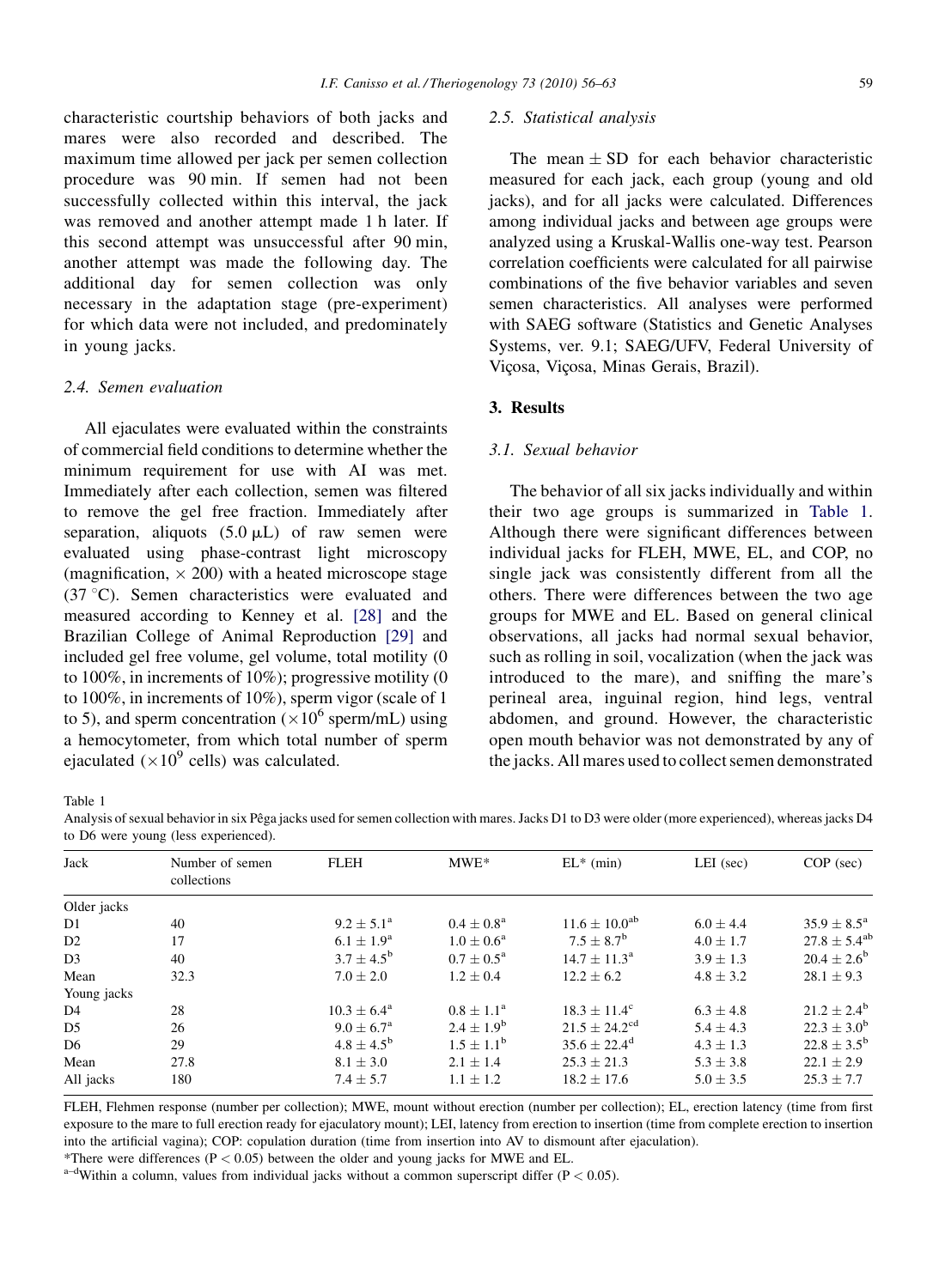Table 2

Characteristics of repeated ejaculates collected from six Pêga jacks used for semen collection with mares

| Characteristic                          | Mean $\pm$ SD                      |  |
|-----------------------------------------|------------------------------------|--|
| Gel free semen volume (mL)              | $47.2 + 28.6$                      |  |
| Gel volume (mL)                         | $71.7 + 54.8$                      |  |
| Total motility $(\%)$                   | $84.2 + 6.0$                       |  |
| Progressive motility $(\%)$             | $74.4 + 7.0$                       |  |
| Sperm vigor (scale 1 to 5)              | $3.8 \pm 0.5$                      |  |
| Sperm concentration<br>(sperm cells/mL) | $253 \pm 91.2 \; (\times \; 10^6)$ |  |
| Total number of sperm                   | $10.3 \pm 3.4 \; (\times \; 10^9)$ |  |

acceptance of the jack's attentions by immobility and the absence of active rejection (e.g., kicking and biting). A few mares displayed additional signs of estrus, such as exposure of the clitoral area, although in many, this was discreet. In the minority of mares, this was accompanied by passing of a small volume of urine.

## 3.2. Semen evaluation

Semen characteristics are summarized in Table 2. A gel fraction was present in half (90 of 180) of ejaculates; D1 produced gel in 97.5% (39 of 40) of his ejaculates, whereas D4 and D5 did not produce any gel.

# 3.3. Correlation between sexual behavior and semen characteristics

The only significant correlations between a semen characteristic and sexual behavior were between COP and gel free volume  $(r = 0.9)$  and gel volume  $(r = 0.7)$ .

#### 4. Discussion

#### 4.1. Sexual behavior

Based on clinical observations, all jacks demonstrated normal sexual behaviors, apart from an openmouth, prior to, during, and after semen collection. After ejaculation, all jacks were permitted to dismount at will, and all showed normal postejaculatory behavior, including sniffing vaginal secretions on the ground, sniffing the mare's perineal area, postcopulatory Flehmen, and so forth. These behaviors were in general agreement with those evident in wild asses [\[14\],](#page-6-0) natural mating to jennies [\[11,13\],](#page-6-0) semen collection using jennies [\[18\],](#page-6-0) and natural mating of jacks with mares on pasture [\[4\]](#page-6-0), as well as domestic and wild horses during mating [\[15\].](#page-6-0)

Behaviors such as vocalization and perineal sniffing appear to encourage estrous behavior in jennies. However, such behavior, although still shown by jacks in the presence of an estrous mare, did not seem to have the same effect of encouraging estrous behavior in mares bred to jacks either at pasture [\[4\]](#page-6-0) or in-hand [\[20\].](#page-6-0) Estrous behavior of the mares in response to these jacks was markedly reduced in intensity compared with that typically displayed in the presence of a stallion. This failure to encourage estrous behavior was also evident in mares in this study, whose reaction varied from a minimal display of estrus (e.g., immobility), to more demonstrative estrous behavior such as urination and clitoral exposure. This lack of response by mares may in part account for the relatively long erection latency relative to that reported for jacks breeding jennies [\[11,13\]](#page-6-0). Although Lodi et al. [\[4\]](#page-6-0) reported that the reaction of estrous mares varied among jacks, this was not observed in the current study. However, as previously stated, mares were used only if they accepted the jack, and as such, differences in mare estrous behavior were unlikely to have affected sexual behavior of individual jacks. Selection of suitable receptive mares is known to be extremely important and a major determinant of success [\[20\]](#page-6-0).

Specific sexual behaviors did not consistently vary among jacks, although some differences between the two age groups were evident. The Flehmen response, a common sexual behavior observed in several species [\[30\],](#page-6-0) was shown by all jacks, and to a similar extent by both the older, more experienced jacks and the younger, less experienced jacks. This behavior was commonly observed in stallions [\[31\],](#page-6-0) in jennies and jacks under free-range conditions [\[11\],](#page-6-0) and in jacks during semen collection using jennies [\[17,18,32\].](#page-6-0) The number of Flehmen responses per collection in this study was similar to that reported by Gastal et al. [\[18\]](#page-6-0) (6.6 to 4.6), when using jennies for semen collection and during natural mating of jennies at pasture [\[11\].](#page-6-0) Mounting without erection is commonly observed in wild and domestic jacks [\[10,13\]](#page-6-0), as well as stallions [\[19\].](#page-6-0) However, from observations on jack sexual behavior in this study and elsewhere [\[11–13\]](#page-6-0), it is evident that mounting without erection plays a different role in the jack to that in the stallion. In jacks, it is an essential element of courtship that triggers sexual stimulation, resulting in erection; in contrast, in stallions it appears to play less of a role within courtship. However, allowing young stallions and those with poor libido to mount in the absence of an erection has been reported as a means of promoting mating behavior and hastening breeding [\[19,33\]](#page-6-0). The number of mounts and time to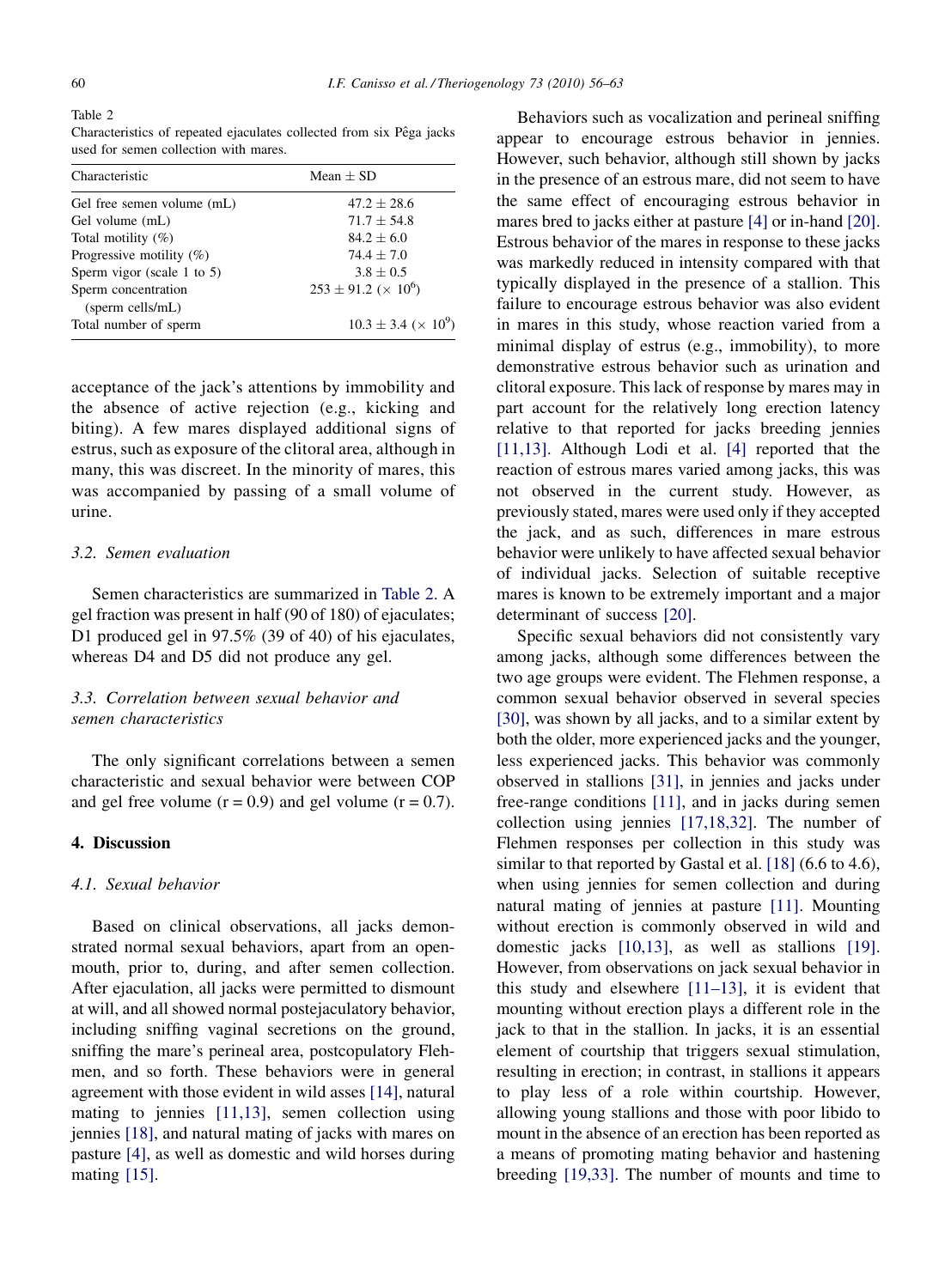ejaculation has been related to poor semen quality; stallions that mounted more than three times prior to ejaculation produced an increased volume of ejaculate, but had reduced sperm concentration, sperm motility (both fresh and postthaw), and sperm membrane integrity [\[34\]](#page-6-0). However, no such association between mounts without erection and any semen characteristics was evident in the jacks in the current study. Although mounting without erection appeared to play a much more central role in donkey courtship than it does in stallions, the number of mounts without erection may be linked to libido. In the current study, the young jacks had significantly more mounts without erection than older stallions, perhaps due to their inexperience and, therefore, relative lack of confidence.

The average erection latency in this study, though variable, compared well with that reported by Costa  $[27]$  (1 to 45 min) and Veronesi et al.  $[35]$  $(14.3 \pm 9.3 \text{ min})$ . The significant variation observed in the current study may well in part be due to the particularly sensitive nature of jacks to environmental disturbances such as noise, weather, general management, and so forth [\[11\].](#page-6-0) In the current study, it appeared that reaction times were greater when environmental conditions were extreme, especially hot, cold, or rainy weather. Erection latency included the time spent mounting without erection; therefore, as mounting without an erection was significantly more common in the young jacks, it is not surprising that erection latency was similarly greater. Similarly, Sieme et al. [\[34\]](#page-6-0) reported that stallions that took longer to collect semen had more mounts per ejaculation. Latency from erection to insertion varied little among jacks in this study. Long latency from erection to insertion has been reported to be a particular problem when using mares for semen collection or during in-hand breeding of jacks with mares [\[6,17,20\].](#page-6-0) However, this study did not support this concern, nor did it agree with Silva Filho et al. [\[36\]](#page-6-0), who reported that latency from erection to insertion was significantly correlated with gel volume. The only behavior significantly correlated with gel volume was copulation duration  $(r = 0.7)$ , which was also correlated with gel free volume  $(r = 0.9)$ ; presumably, the longer time spent copulating was linked to the greater total volume of semen. Copulation duration, like several other characteristics, had some significant variation among jacks but in general was similar to that reported by Henry et al. [\[11\]](#page-6-0) (25 to 30 sec) for natural mating jacks, in stallions as reported by Silva Filho et al. [\[36\]](#page-6-0) (35 sec), and in stallions as reported by Pickett et al. [\[37\]](#page-7-0) (30 sec), with no effect due to stallion age.

## 4.2. Semen evaluation

In this study, semen was simply evaluated under field conditions to give an indication of its quality and hence its appropriateness for use with AI. It was noteworthy that all samples met the minimum requirements for AI [\[35,38\]](#page-6-0), and in particular those for Pêga jacks [\[27,39,40\].](#page-6-0) Therefore, collection of semen from jacks using mares to encourage ejaculation was not detrimental to semen quality, which was suitable for AI.

In conclusion, sexual behavior shown by jacks during semen collection using mares was similar to that reported for natural mating to jennies (except that no open mouth behavior was observed). These behavioral characteristics were largely similar for young, less experienced versus older, more experienced jacks, although the number of mounts without erection and the erection latency were both significantly greater in the young jacks compared with that in the older adults, perhaps due to their relative lack of experience and confidence. All ejaculates met the minimum requirements for use with AI; therefore, the use of mares, rather than jennies, is adequate to obtain semen for AI or to obtain semen samples for breeding soundness examination of jacks. Sexual behavior was not significantly correlated with semen characteristics, except copulation duration was significantly correlated with gel free volume of semen and gel volume. We inferred that, in spite of differences in sexual behavior between mares and jennies, using estrous mares with jacks, previously conditioned to mount mares, was an efficient method of collecting semen for AI and therefore can be advocated for use in stud farm mule production.

#### Acknowledgments

This research was partially supported by the National Council of Research, Development and Technology (CNPq - Brazil). The authors are grateful to the breeder Mr. Luís Felipe Haddad for providing financial support, animals, and the infrastructure of his stud farm. Furthermore, we thank veterinary medical students Pedro Game Ker, Aline Luciana Rodrigues, and Tiago Castro Senna for assistance during the study and Dr. Kastelic for his editorial assistance. Various excerpts of these data were presented at and published in the proceedings of the 5th International Symposium on Stallion Reproduction, Gramado, Brazil (September 2008). None of the authors have any conflict in ideas, financial or personal relationship with other organizations that might inappropriately influence or bias the publication of the current paper.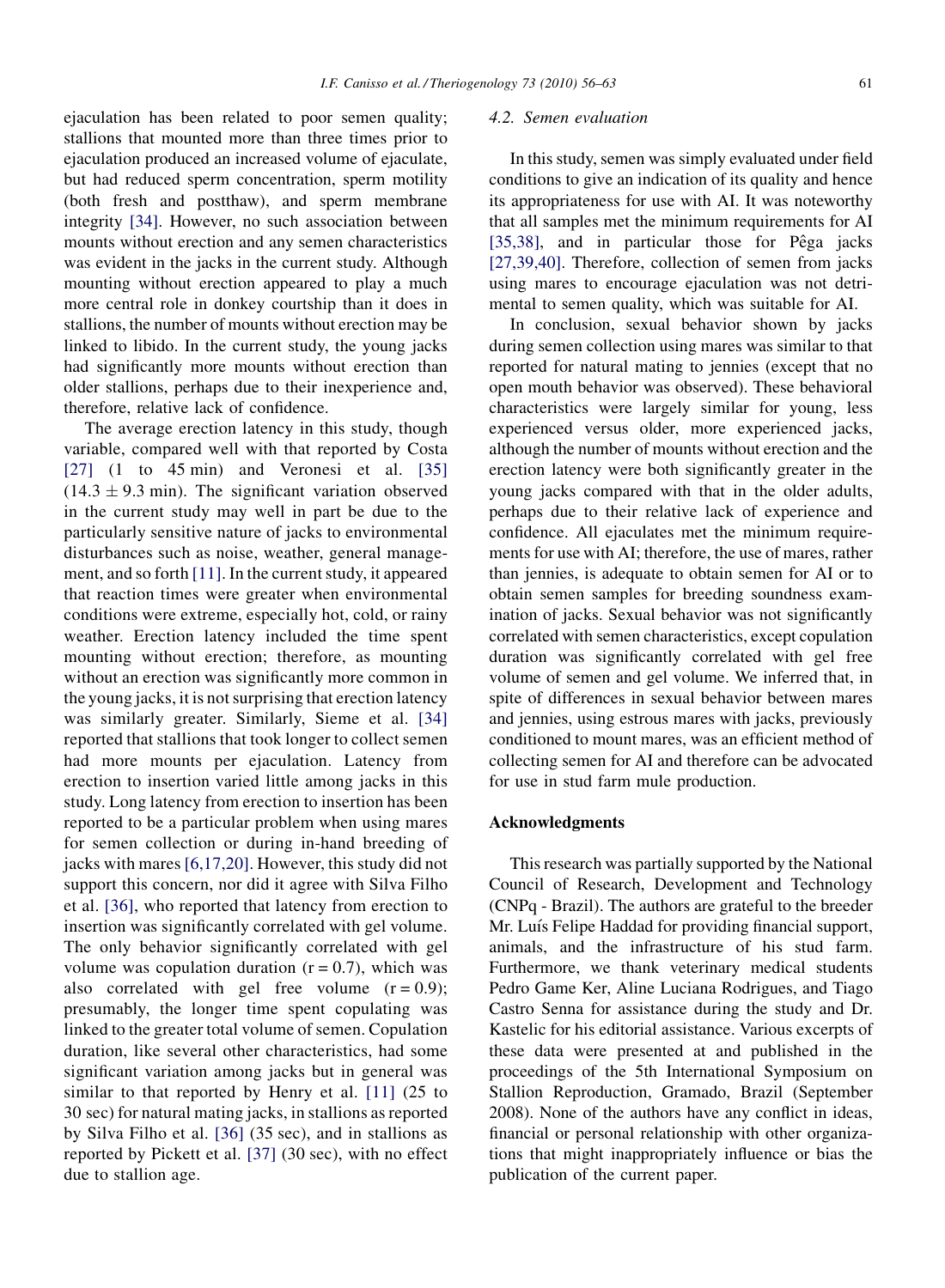## <span id="page-6-0"></span>References

- [1] Taylor T, Mathews NS. Mammoth asses selected behavioural considerations for the veterinarian. Appl Anim Behav Sci 1998;60:283–9.
- [2] Canisso IF. Comportamento sexual, parametros seminais e fertilidade do semen congelado de jumentos [Sexual behavior, seminal parameters and fertility of semen freezing jacks (Equus asinus) Pega breed]. MS thesis, Department of Animal Science, Federal University of Vicosa, 2008, 198 pp.
- [3] Canisso IF, Souza FA, Escobar JM, Ribeiro GR, Davies-Morel MCG, Silva EC, et al. Congelamento de semen de burro (Equus asinus) [Freezing of donkey semen (Equus asinus)]. Revista de Investigaciones Veterinarias del Peru 2008;19:113–25.
- [4] Lodi LD, Henry M, Paranhos-Costa MJR. Behavior of donkey jacks (Equus asinus) breeding horse mares (Equus caballus) at pasture. Biol Reprod Monogr 1995;1:591–8.
- [5] Nunes R. O Jumento Pêga [The Pega donkey]. 1st Symposium of Equid Breeding, Viçosa, Minas Gerais-Brazil, Department of Animal Science, Federal University of Viçosa, 2007, pp. 54-61.
- [6] Canisso IF, Souza FA, Scobar JMO, Silva EC, Carvalho GR, Guimaraes JD, Lima AL. Algunos aspectos del comportamiento sexual del asno (Equus asinus) [Some aspects of the sexual behavior from jacks (Equus asinus)]. Revista Electronica de Veteterinaria 2008; 3. Available at: [www.veterinaria.org/revis](http://www.veterinaria.org/revistas/recvet/n101008.html)[tas/ recvet/n101008.html](http://www.veterinaria.org/revistas/recvet/n101008.html) [access March/30/09].
- [7] Nishikawa Y. Studies on Reproduction in Horses. Japan Racing Association; 1959.
- [8] Kreuchauf A. Reproductive physiology in the jackass. Anim Res Develop 1984;20:51–78.
- [9] Clayton HM, Lindsay FEF, Forbes AC, Hay LA. Some studies of comparative aspects of sexual behavior in ponies and donkeys. Appl Anim Ethol 1981;7:169–74.
- [10] Henry M, Figueiredo AEF, Palhares MS, Coryn M. Clinical and endocrine aspects of the oestrus cycle in donkeys (Equus asinus). J Reprod Fert 1987;35(Suppl):297–303.
- [11] Henry M, McDonnell SM, Lodi LD, Gastal EL. Pasture mating behavior of donkeys (Equus asinus) at natural and induced oestrus. J Reprod Fert 1991;44(Suppl):77–86.
- [12] McDonnell SM. Reproductive behavior of donkey (Equus asinus). Appl Anim Behav Sci 1998;60:277–82.
- [13] Henry M, Lodi LD, Gastal MMFO. Sexual behaviour of domesticated donkeys (Equus asinus) breeding under controlled or free range management systems. Appl Anim Behav Sci 1998;60: 263–76.
- [14] Klingel H. Observations on social organization and behaviour of African and Asiatic wild asses (Equus africanus) and (Equus hemiomus). Appl Anim Behav Sci 1998;60:103-13.
- [15] McDonnell S. Reproductive behavior of stallion. Vet Clin Equine 1986;2:535–55.
- [16] Freitas CC, Tarouco AK, Möller G, Trein C, Ribeiro LAO, Mattos RC. Sexual behavior of Crioullo stallions on pasture. Anim Reprod Sci 2006;94:42–5.
- [17] Morais RN, Mucciolo RG, Vianna WG. Biologia reprodutiva de jumentos: I Biometria testicular e comportamento sexual durante a colheita de semen/[Reproductive biology of donkey: Testicular biometrics and sexual behavior during semen collection]. Braz J Vet Res Anim Sci 1993;30:47–50.
- [18] Gastal MO, Henry M, Beker AR, Gastal EL. Sexual behavior of donkey jacks: influence of ejaculatory frequency and season. Theriogenology 1996;46:593–603.
- [19] McDonnell SM. Reproductive behavior of stallions and mares: comparison of free-running and domestic in hand breeding. Anim Reprod Sci 2000;60–61:211–9.
- [20] Canisso IF, Coutinho da Silva MA, Davies Morel MCG, McDonnell SM., How to manage jacks to breed mares. 55th Annual Convention of the American Association of Equine Practitioners, Las Vegas, NV. American Association of Equine Practitioners, 2009 (in press).
- [21] Noue P, Bernabe J, Rampim O, Vidament M, Dumas T, Palmer E, Magistrini M. Sexual behavior of stallions during in-hand natural service and semen collection: an observation in French studs. Anim Reprod Sci 2001;68:161–9.
- [22] Gastal MO, Henry M, Beker AR, Gastal EL. Effect of ejaculation frequency and season donkey jack semen. Theriogenology 1997;47:627–38.
- [23] Canisso IF, Souza FA, Ker PG, Rodrigues AL, Sena TC, Carvalho GR. Coleta de semen de jumentos utilizando-se eguas como maneguim/[Semen collection of jacks using mares as manequin]. Ciencia Veterinaria nos Tropicos 2008; 11:11–20.
- [24] Dowsett KF, Knott LM. The influence of age and breed on stallion semen. Theriogenology 1996;46:397–412.
- [25] Dowsett KF, Pottie WA. Characteristics and fertility of stallion semen. J Reprod Fert 1982;32(Suppl):1–8.
- [26] Madill S. Reproductive considerations: mare and stallion. Vet Clin Equine 2002;18:591–619.
- [27] Costa AJSA. Avaliação clínico andrológica do jumento da raça Pêga [Andrologic evaluation of jacks Pêga breed]. MS thesis, School of Veterinary, Federal University of Minas Gerais, 1991, 66 pp.
- [28] Kenney RM, Hurtgen J, Pierson R, Witherspoon D, Simons J., Manual for clinical fertility evaluation of the stallion. Journal Society for Theriogenology 1983; 9, 100 pp.
- [29] Henry M, Neves JP. (eds.). Manual para avaliacao do semen animal e exame andrologico [Manual for evaluation of animal semen and andrologic examination]. CBRA: Colegio Brasileiro de Reproducao Animal [Brazilian College of Animal Reproduction], 1998.
- [30] Weeks JW, Crowell SL, Heusner G. Preliminary study of the development of Flehmen response in Equus caballus. Appl Anim Behav Sci 2002;78:329–35.
- [31] Stahlbaum CC, Houpt KA. The role of the Flehmen response in the behavioural repertoire to the stallion. Physiol Behav 1989;45:1207–14.
- [32] Henry M. Comportamento sexual dos asininos [Sexual behavior of asinines]. Cadernos Técnicos da Escola de Veterinaria da Universidade Federal de Minas Gerais, 1991; 6:5-19.
- [33] McDonnell SM. Starting a novice breeding stallion. Clin Tech Equine Pract 2007;6:232–8.
- [34] Sieme H, Katila T, Klug E. Effects of semen collection practices on sperm characteristics before and on fertility of stallions. Theriogenology 2004;61:769–84.
- [35] Veronesi MC, Probo M, Govoni N, Tosi U, Kindahl H, Faustini M, Carlucio A. Testosterone, 15-ketodihydro-PGF2a cortisol, estrone sulphate and LH plasma concentrations in jackasses around the time of semen collection [abstract]. In: Kastelic, J, editor, 6th Biannual Convention of the Association for Applied Animal Andrology, vol. 1, Association for Applied Animal Andrology, 2008, p. 34.
- [36] Silva Filho JM, Valle GR, Vianna WS, Palhares MS. Utilização de manequim para coleta de sêmen equino e sua influência sobre características reprodutivas do garanhão/[Use of a phantom for equine semen collection and its influence upon stallion repro-